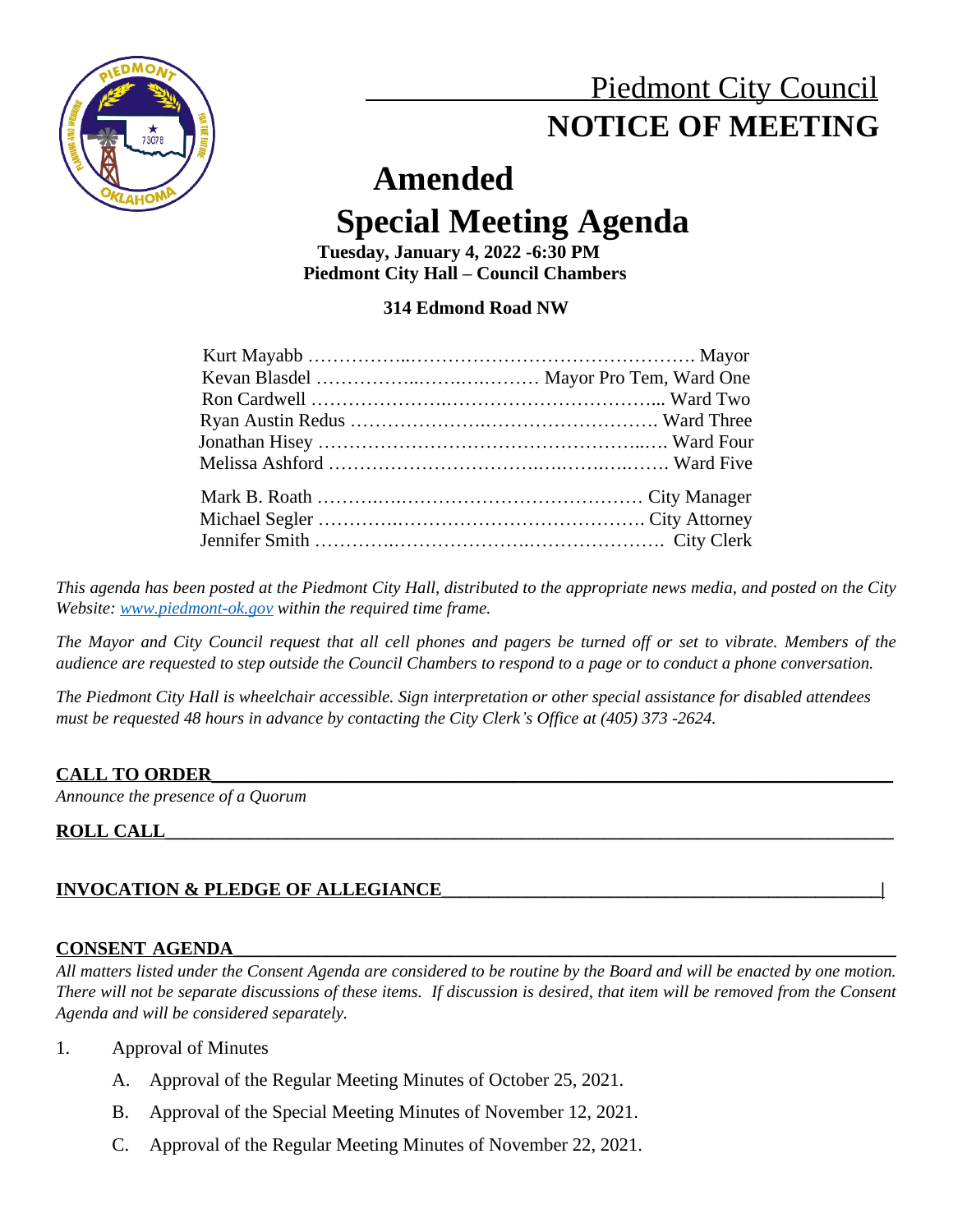#### 2. Claims/Fiscal Transactions

- A. Income Statement
- B. Encumbrance Report
- C. Check Approval Register
- 3. Approve Heim and Associates Engagement Letter with Single Audit. *(Jennifer Smith, Finance Director)*
- 4. Approval of Holiday Schedule for Calendar Year 2022. *(Mark B. Roath, Interim City Manager)*

## **ITEMS REMOVED FROM CONSENT AGENDA\_\_\_\_\_\_\_\_\_\_\_\_\_\_\_\_\_\_\_\_\_\_\_\_\_\_\_\_\_\_\_\_\_\_\_\_\_\_\_\_\_\_\_\_\_\_**

## ${\bf PROCLAMATIONS}$

5. Proclamations to Red Bluff, Piedmont Area Veteran's and Sparky Donation Station. *(Kurt Mayabb, Mayor)*

## **CITIZENS COMMENTS\_\_\_\_\_\_\_\_\_\_\_\_\_\_\_\_\_\_\_\_\_\_\_\_\_\_\_\_\_\_\_\_\_\_\_\_\_\_\_ \_\_\_\_\_\_\_\_\_\_\_\_\_\_\_\_\_\_\_**

*Residents may address City Council regarding an item that is listed and not listed on the Agenda. Residents must provide their name and address. City Council requests that comments be limited to five (5) minutes, unless the Presiding Officer grants additional time.*

## PUBLIC HEARING(S)

*All person's interested in Item No# 5 under Scheduled Business shall have an opportunity to be heard.*

## MOTION TO OPEN PUBLIC HEARING

Discussion on Street Safety in Piedmont Neighborhoods.

## MOTION TO CLOSE PUBLIC HEARING

## **SCHEDULED BUSINESS\_\_\_\_\_\_\_\_\_\_\_\_\_\_\_\_\_\_\_\_\_\_\_\_\_\_\_\_\_\_\_\_\_\_\_\_\_\_\_\_\_\_\_\_\_\_\_\_\_\_\_\_\_\_\_\_\_\_\_\_\_\_\_\_\_\_\_**

- 6. Discussion on Street Safety in Piedmont Neighborhoods. *(Kevan Blasdel, Mayor Pro Tem and Melissa Ashford, Councilperson)*
- 7. Consider, and act upon, a Resolution of the City of Piedmont, Canadian County, Oklahoma calling for a General Election for Election of a Councilmember from Ward One (1), of the City of Piedmont, Oklahoma, to be held on April 5, 2022; providing for a Filing Period and Requesting the Canadian County Election Board to Conduct said Election; and providing for Notice of Election. *(Jennifer Smith, City Clerk)*
- 8. Consider, and act upon, Ordinance #701 of the City of Piedmont, closing to Public Use the Street Right-of-Way and Alley Described as that Portion of Jackson Avenue East of Piedmont of the Original Townsite of Piedmont, Canadian County, Oklahoma; and declaring an emergency. *(Scott Garnand, Community Development Director)*
- 9. Consider, and act upon, a Professional Services Agreement with Louanne Trammel to assist the City with Flockfest, Freedom Fest and the Mayor's Tree Lighting and other meaningful events at a sum not to exceed \$7,800. *(Mark B. Roath, Interim City Manager)*
- 10. Discussion, and possible action, on a request for an ordinance prohibiting the use of Dynamic Braking Devices within the Corporate Limits*. (Mark B. Roath, Interim City Manager)*
- 11. Consider, and act upon, appointment to the Planning and Zoning Commission. *(Kurt Mayabb, Mayor)*